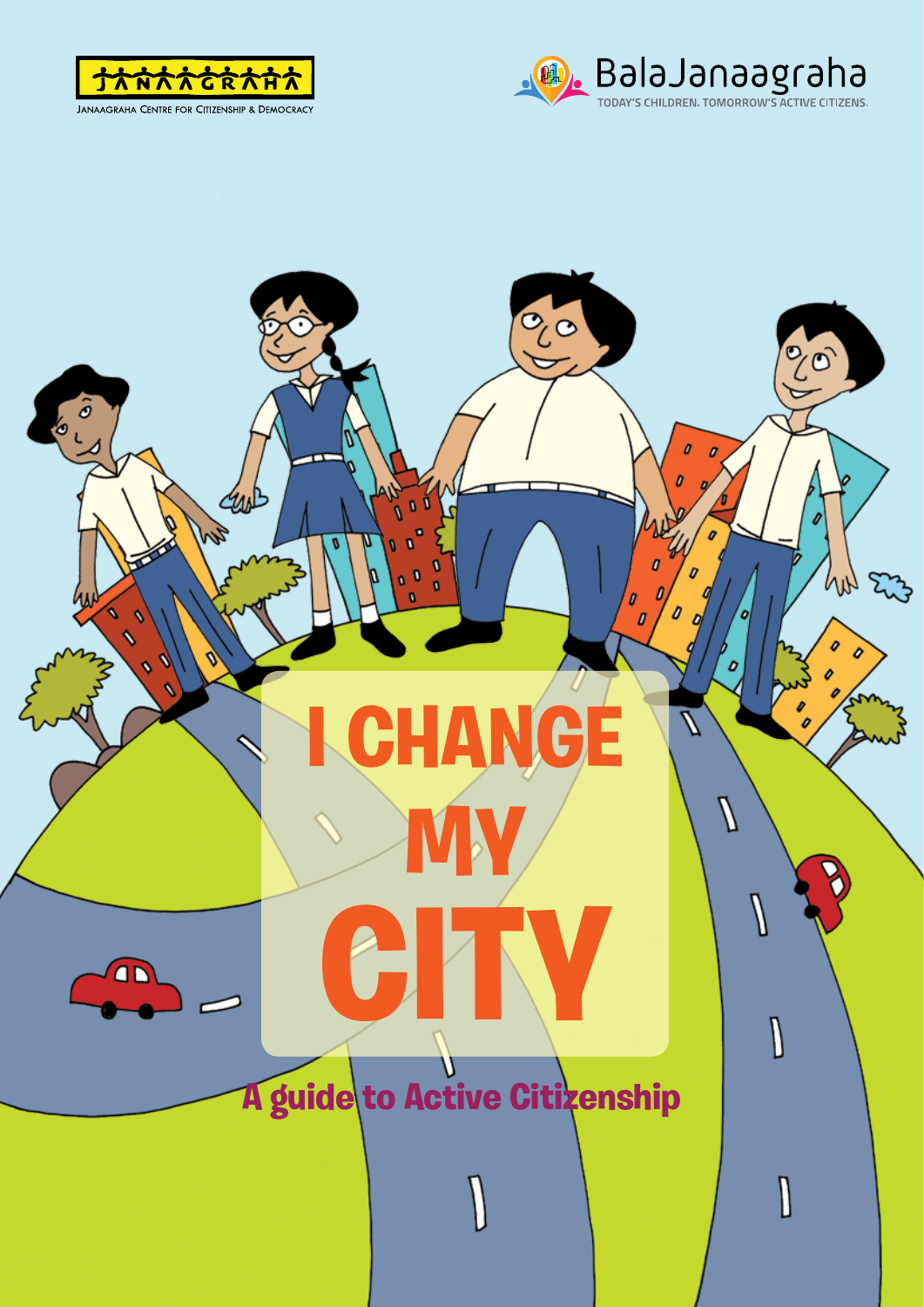*Vision:* 

*Transforming every child of today into an Active Citizen of tomorrow contributing to an improved Quality of Life.*

*Mission:* 

*To incorporate the Bala Janaagraha Programme into the Core Curriculum of Schools at the National & State levels.*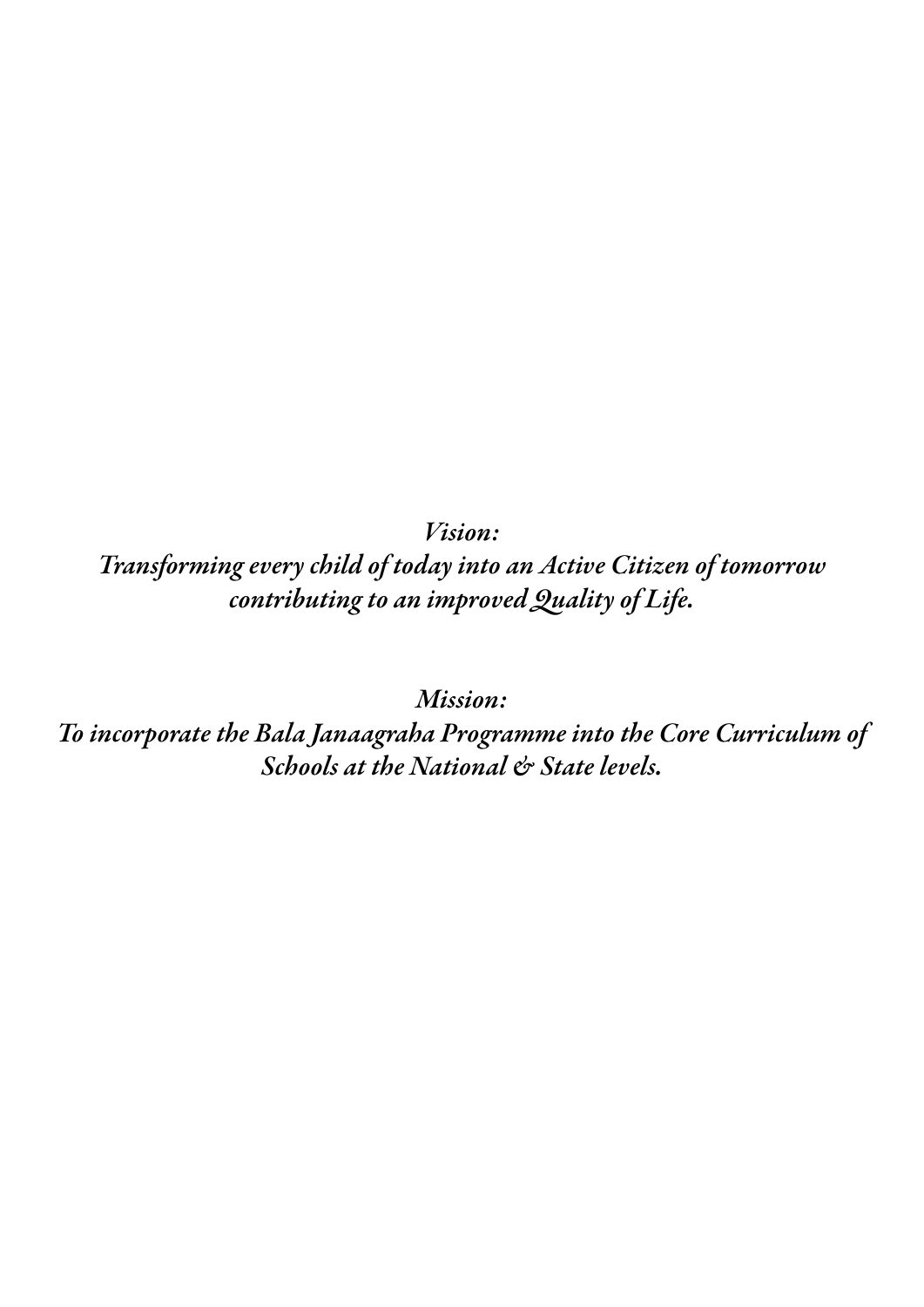## Foreword

Dear Bala Janaagrahis,

Bala Janaagraha was launched as a pilot effort in Bengaluru in June 2002. The pilot effort covered 170 children spread over 5 schools. The children were students of Classes 5 to 9. The objectives of the programme were defined as:

- Educate children on the role of a citizen (rights and responsibilities)
- Connect children with local citizens and the local government, and motivate them to participate in community action.
- Empower them through Leadership Training
- Inculcate the spirit of volunteering, right from childhood.

All of you will agree that we want our city to be comfortable, safe, secure and liveable. Uninterrupted power and water supply, smooth, broad roads without potholes, broad footpaths and cycle lanes, playgrounds, a lot of trees and so on…the wish list is pretty lengthy, isn't it?

But, pause for a minute and think. What are we doing to ensure the planned growth of our city? Are we contributing towards the betterment of our city? If yes, how and to what extent? Yes, we can do much more than what we are doing currently, right?

For us to participate actively in the development of the city, we must have adequate knowledge on local agencies and governance. This directly impacts the quality of our lives.

This is a guide book that we have developed which gives you inputs on your city, your community and your government. It will take you forward in your quest to become an "active citizen". Each unit in this book will give you essential information, which you can use to improve your neighbourhood and your local community. This is the first step in your journey towards active citizenship. I am sure this is going to be a fun learning experience for you!

Go ahead and use this knowledge, be it to start a waste segregation unit in your school, to study the implications of a new bus stop outside your colony, to use solar energy at traffic lights or to know all about rain water harvesting. There are many ways in which you can contribute to your city and show that you are a concerned and active citizen.

Remember, you have many freedoms and privileges. But at the same time, it is important to know that you have duties and responsibilities too.

So, let us work together for a better quality of life. Let us make our community, city and our country a much better place to live in!

Maj Gen K R Prasad, Veteran Chief Mentor Civic Learning and Community Policing